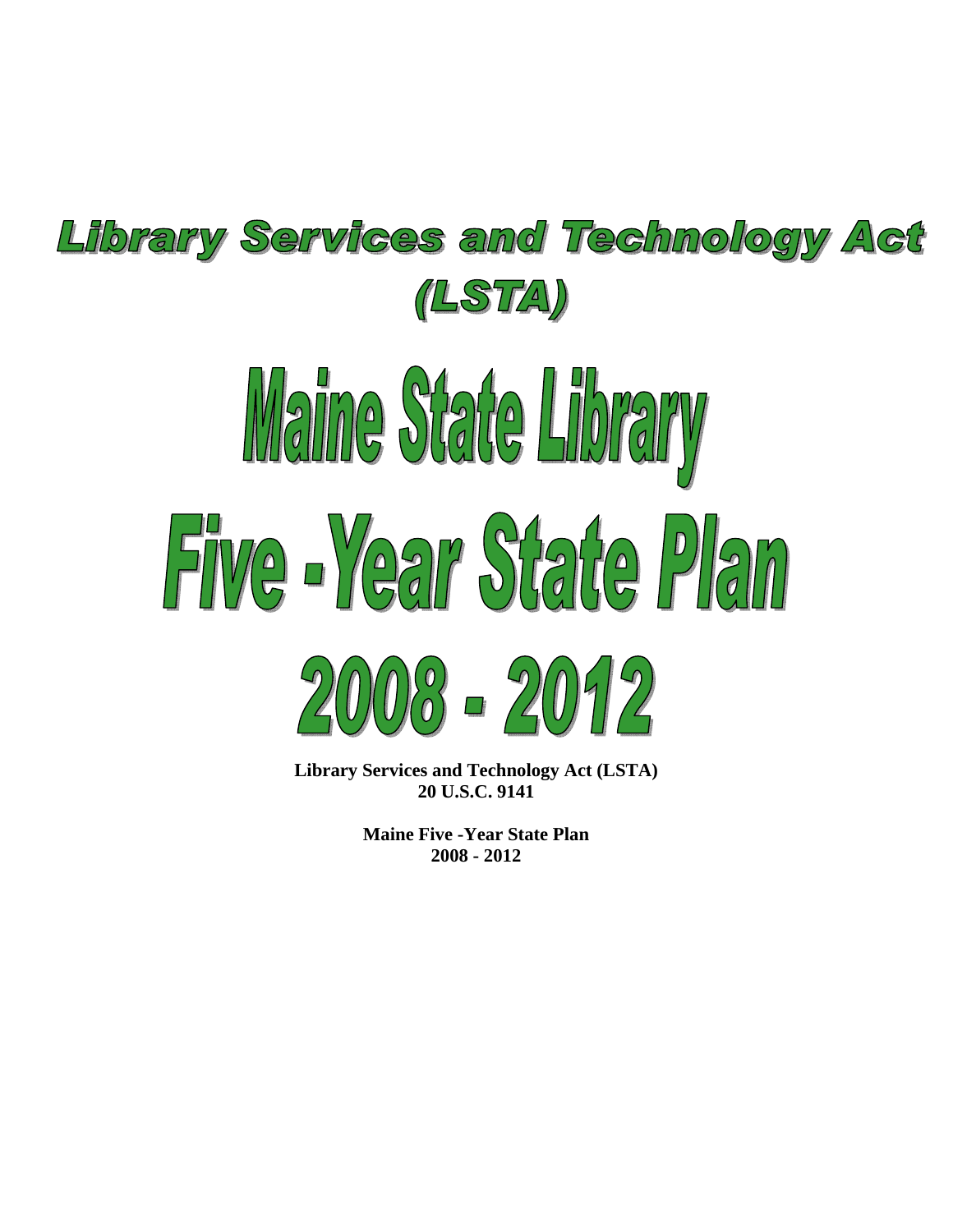#### **Introduction**

Of the funds provided to a State Library Administrative Agency (SLAA), such agency shall expend funds for one or more of the following:

- 1. expanding services for learning and access to information and educational resources in a variety of formats, in all types of libraries, for individuals of all ages;
- 2. developing library services that provide all users access to information through local, State, regional, national, and international electronic networks;
- 3. providing electronic and other linkages among and between all types of libraries;
- 4. developing public and private partnerships with other agencies and community-based organizations;
- 5. targeting library services to individuals of diverse geographic, cultural, and socioeconomic backgrounds, to individuals with disabilities, and to individuals with limited functional literacy or information skills; and
- 6. targeting library and information services to persons having difficulty using a library and to underserved urban and rural communities, including children (from birth through age 17) from families with incomes below the poverty line (as defined by the Office of Management and Budget and revised annually in accordance with section 673(2) of the Community Services Block Grant Act (42 U.S.C. 9902 (2))) applicable to a family of the size involved.

Maine is a rural state with 17,000,000 acres of forest land and a population density of approximately 41.3 residents per square mile. Maine's 1.3 million residents live in an area that is nearly as large as the five other New England states combined. The population has increased 3.7% between 2000 and 2006. In 2005 14.6% of Maine's population was 65 years old and older. 96.6% of the population is white. And 59.6% have lived in the same house for more than five years. Only 22.9% of Maine residents have a Bachelor's degree or higher.

Approximately 100,750 Maine residents live in communities with no local library. 70 of Maine's public libraries are open less than 15 hours a week and thus their 112,633 residents qualify for Books by Mail and other Outreach Services. Of the 272 public libraries in Maine, 99% are single direct service outlets. We believe this is the highest percent of single governance, stand-alone libraries of any state in the country. The traditional model of library governance in Maine is that 57% of all public libraries are Association Libraries and 43 % are Municipal Libraries with no county, district or multi-jurisdictional libraries. This has been and continues to be the traditional model of library governance in Maine. Much other statistical information may be found at

http://www.maine.gov/msl/libs/statistics/fy2005/profil05.htm.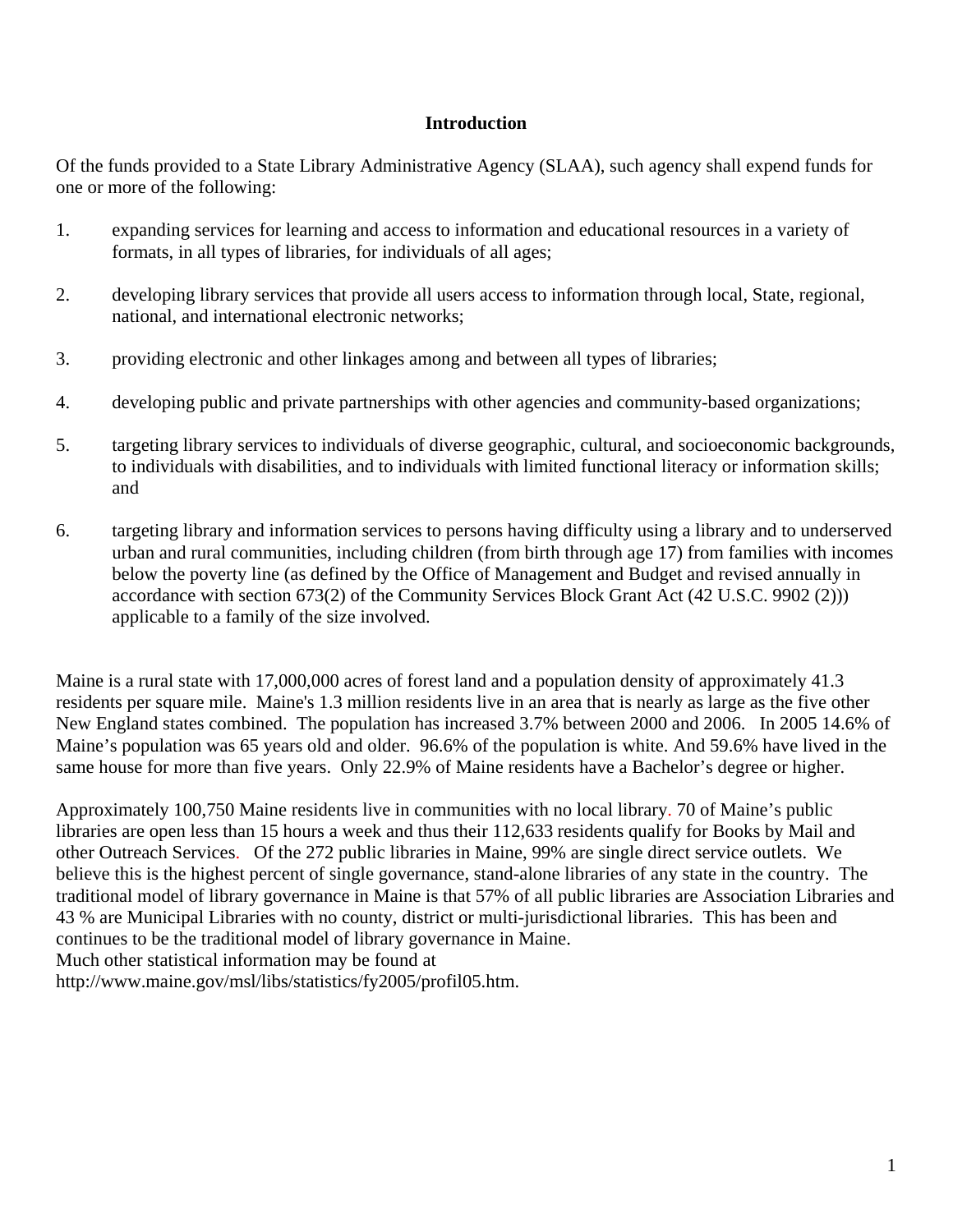Among Maine's 272 public libraries:

- 39 (14.3%) serve towns of less than 1,000 residents
- 87 (31.9%) serve towns between 1,000 to 2,500 residents
- $\bullet$  63 (23.2%) serve towns between 2,500 and 5,000 residents
- $\bullet$  51 (18.7%) serve towns between 5,000 to 10,000 residents
- 29 (10.6%) serve towns between 10,000-24,999
- $3$  (1.1%) serve towns with populations over 25,000

The 2008-2012 plan focuses on LSTA funding for statewide programs to benefit Maine libraries, patrons and citizens. The following quote from "An Independent Evaluation of the Maine State Library's Implementation of the Library Services and Technology Act Five-Year State Plan 2003-2007" page 53, supports Maine's use of funds in this manner:

**"In conducting statewide LSTA Evaluations in the past, Himmel & Wilson has occasionally been critical of the practice of spending all or most of the LSTA funds internally. However, we find it difficult to disapprove of this element of the Maine State Library's (MSL) handling of LSTA funding for several reasons. First the total amount of Federal Funding available to MSL is rather limited; dispersing any significant amount of LSTA funding through a sub grant program would leave little money for tackling important statewide concerns. Second, Maine does an excellent job of leveraging the impact of its LSTA funds. There are multiple good examples of how LSTA has been used in concert with State, local and private funds to accomplish something that would not have happened otherwise. Finally, the Maine State Library has done an excellent job of identifying needs prioritizing needs and designing strategies to meet them."** 

#### **Mission**

**The Maine State Library models exemplary resource sharing and electronic information services through strong, cooperative partnerships among all types of Maine libraries; contributing to the economic prosperity and education of all Maine citizens.**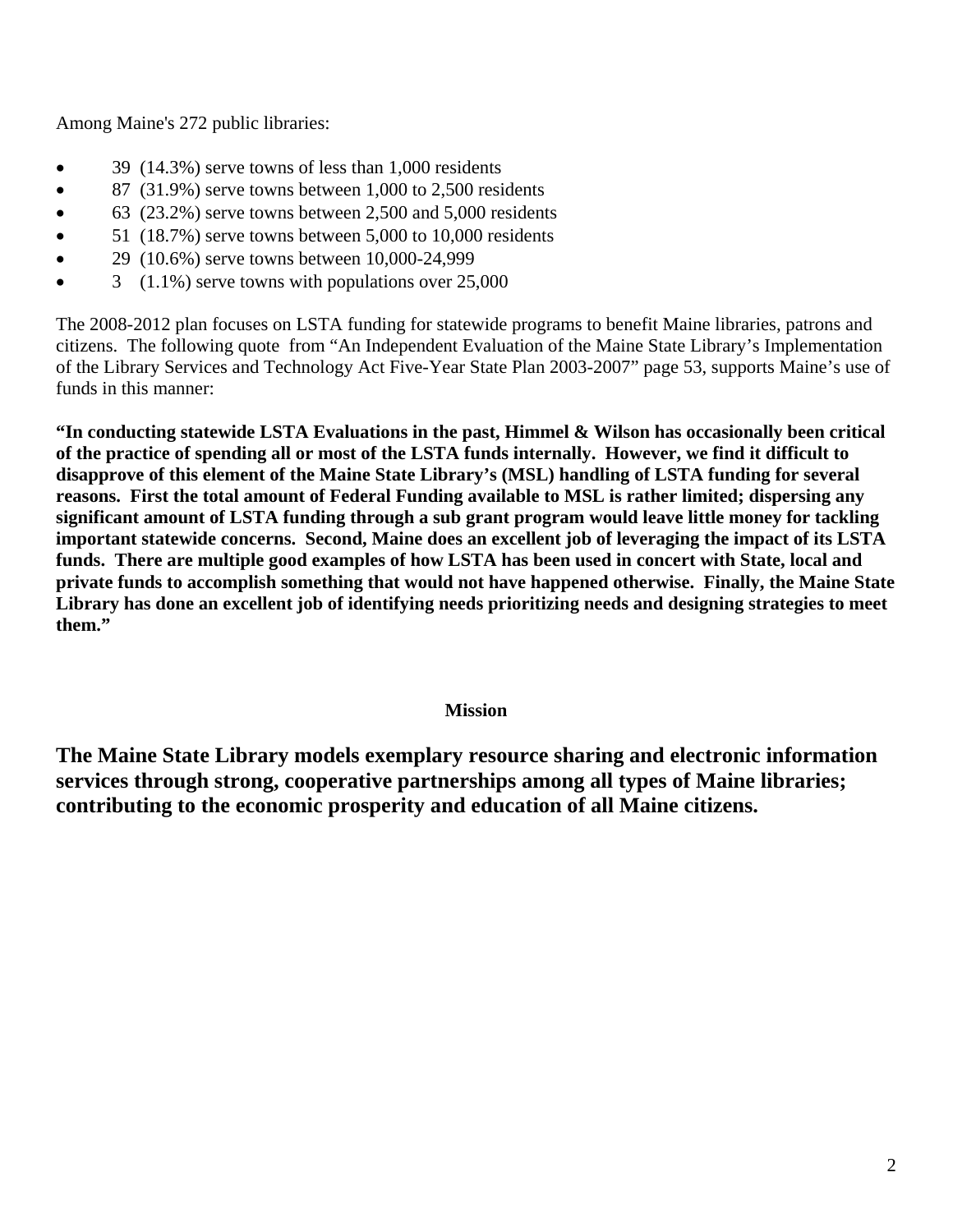#### **Needs Assessment**

In addition to Himmel and Wilson's "An Independent Evaluation of the Maine State Library's Implementation of the Library Services and Technology Act Five-Year State Plan 2003-2007", which included web surveys, focus group meetings and telephone interviews of Maine librarians, the Maine State Library has conducted several statewide surveys between 2003-2007 designed to measure and define recognized needs:

1) Survey of Books by Mail Users - Results linked below: (This survey and the Talking Books survey below were vetted by Karen Motylewski of IMLS before being sent out.)



2) Survey of Talking Books, Descriptive Video and/or Large Print Book Patrons - Results linked below:



3) Summer Reading Program Survey: This survey is representative of the ones sent out after each summer reading program supported by the Maine State Library Outreach program. It assesses satisfaction with the annual program and provides the opportunity to express libraries' future summer reading program needs.



4) The Maine State Library, the University of Maine System Libraries, Bangor Public Library, and the Maine Law and Legislative Reference Library each conducted LibQUAL+™ surveys in the spring of 2007. LibQUAL+™ is a suite of services that libraries use to solicit, track, understand, and act upon users' opinions of service quality. It is a patron expectation/satisfaction survey. These services are offered to the library community by the Association of Research Libraries (ARL). The program's centerpiece is a Web-based survey that helps libraries assess and improve library services, change organizational culture, and market the library.

This survey was emailed to nearly 2000 MSL patrons; it was also emailed to all state employees via special permission of the Department of Financial and Administrative Services, and to all legislators via the Maine State Law and Legislative Reference Library.

 5) In November 2005 all Minerva libraries (a subset of Maine InfoNet) were surveyed (via Survey Monkey) to assess their current needs and goals. In 2006 consultant Linda Bills extensively interviewed the 65 Minerva libraries and presented a 30 page report of her findings and recommendations entitled *Minerva Review Report, Final Report for Minerva Users Council* on Nov. 30, 2005. Following much discussion among the Minerva group and MLS staff, an InfoNet Board was established in the summer of 2006; its long range-planning meeting was facilitated by Arnold Hirshon of NELINET. The Minerva Users Executive Board and Council continued to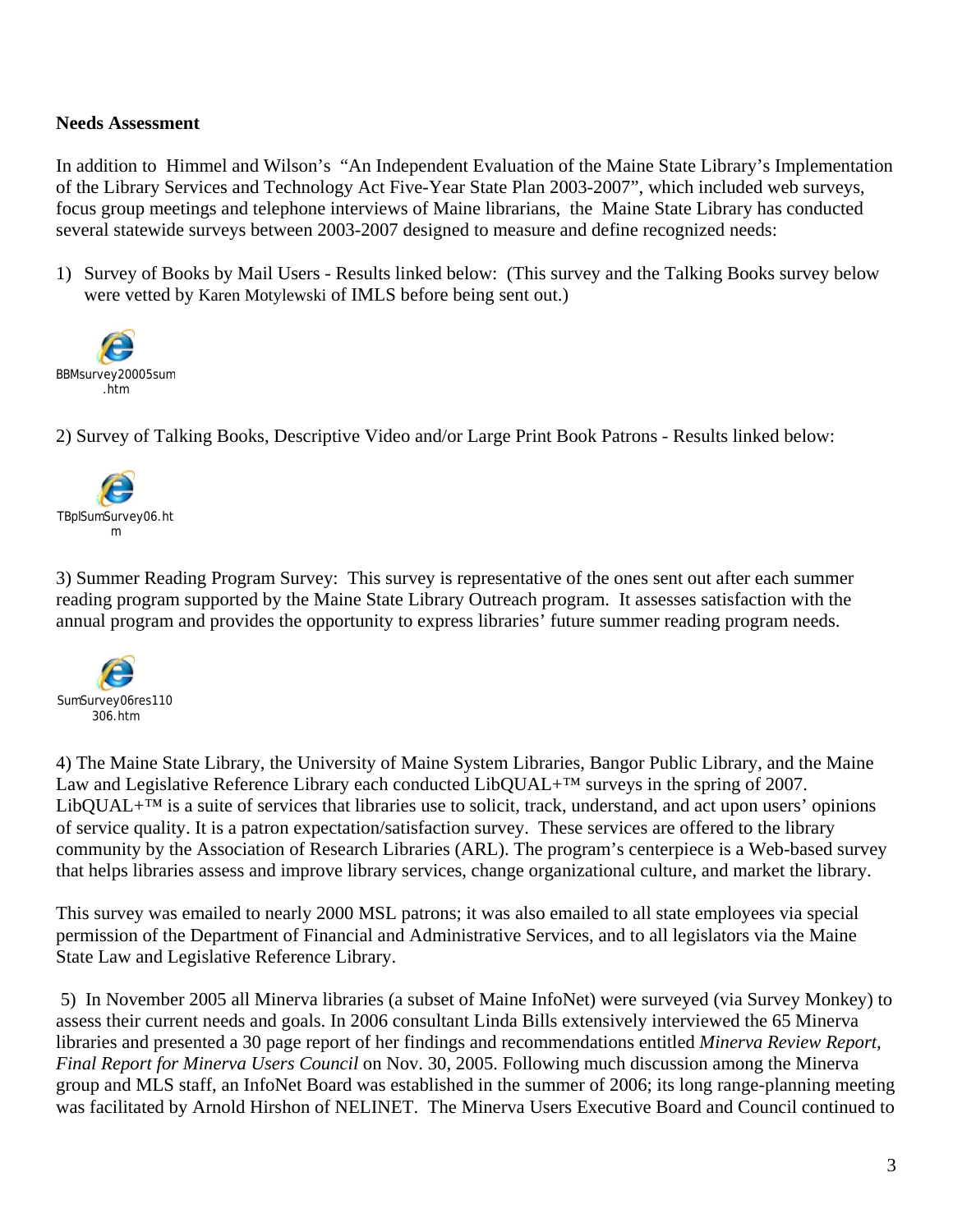work with Mr. Hirshon to reorganize the Minerva governance structure and policies. The plans in this LSTA 5-Year report reflect the months of study and planning done by the Minerva Users' Council, Minerva Executive Board, MSL staff, the University of Maine System, and the InfoNet Board.

5) A sample of MSL-Generated Needs Assessment Surveys (Posted on MSL web site; promoted on MELIBS (listserv)

2004 Minimum Public Library Standards Survey, April 2004

2005 Past Construction and/or Renovation Funding Needs Survey, January 2005; SCOOP Needs Survey- Dec 2005

2006 Web Coordinator/ Webmaster Survey, Oct-Nov 2006; Gates Rural Library Sustainability Program - March 2006; Bindery Cooperative - March 2006; InfoNet -- Spring 2006;

2007 Construction needs; Family Place Library Interest - Feb 2007; [WebJunction-Maine Course Offerings](http://www.surveymonkey.com/MySurvey_EditorPage.aspx?sm=fKsS4p%2bICjWmBGldiOPmJnZ9Pab3Lmt%2fbjSJjerhrUk%3d)  [Survey](http://www.surveymonkey.com/MySurvey_EditorPage.aspx?sm=fKsS4p%2bICjWmBGldiOPmJnZ9Pab3Lmt%2fbjSJjerhrUk%3d) -May 2007; [18th Annual Reading Round-Up of Children's and Young Adult Literature](http://www.surveymonkey.com/MySurvey_EditorPage.aspx?sm=0CUcomco8ZLdxrqqie7e0NK4m2MVge0meOjXnG1IiT0%3d) -April 2007

**Himmel and Wilson concluded their Evaluation of Maine's 2002-2008 LSTA plan with the following recommendations:** 

**1. Continue priority statewide programs that help libraries provide better service – MARVEL, consortia catalogs (Minerva, URSUS, and SOLAR) and van delivery.** 

**2. Continue the State Library's leadership of state-level partnerships that leverage the impact of LSTA funding to meet priority state needs.** 

**3. Investigate ways to extend van delivery to all libraries, in order to provide a stepping stone for small libraries to participate in resource sharing, with all its benefits and responsibilities.** 

**4. Consider restructuring regional consulting and collection systems to take advantage of changing technology** 

**5. For the next planning cycle, build outcomes evaluation strategies into every LSTA activity and clearly allocate responsibility for collecting, reporting and analyzing data. This is especially important in the library development, consulting area, since such a large portion of LSTA funds are spent in this area and activities tend to blur between state and federal priorities.** 

**6. Continue developing outcome measures for Outreach Services. Maine is well-positioned to become a national leader in this area.** 

**7. Examine ways to increase the coordination of professional development activities for library staff in the state and implement a program that is closely aligned with the goals for the 2008-2012 LSTA plan. 8. For consulting and professional development services, develop a method for recording evidence of** 

**attendance, knowledge or skill learned, as well as follow-up assessment of implementation and improved customer outcomes.** 

**9. Enhance professional development in areas related to LSTA and state goals, using a variety of face-toface and on-line solutions to reach remote participants.** 

**10. Examine ways to improve differentiation of branded programs (such as URSUS, Minerva, SOLAR, Marvel, etc.) of State Library programs so that librarians, trustees, and policy makers can more clearly identify them.** 

**11. Continue frequent formal and information communication to inform Maine librarian and their customers about services available.**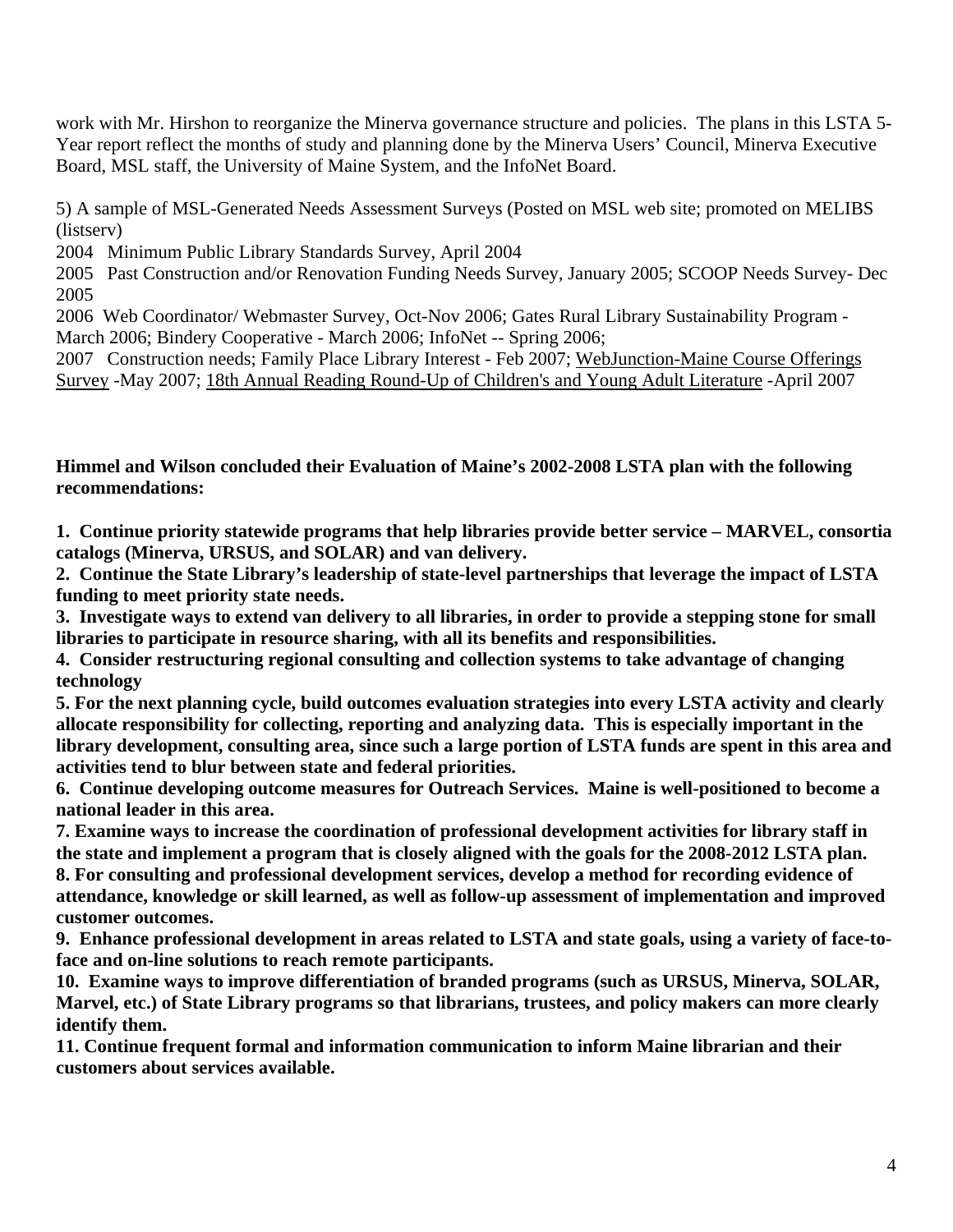#### **GOALS for Maine's Five-Year State Plan**

1. To expand library resource sharing and services for all Maine citizens by partnering with public and private entities. (LSTA Goals 1,2,3 & 4)

2. To improve library services to individuals with disabilities and for Maine citizens, including children, living in underserved areas. (LSTA Goals 5 and 6)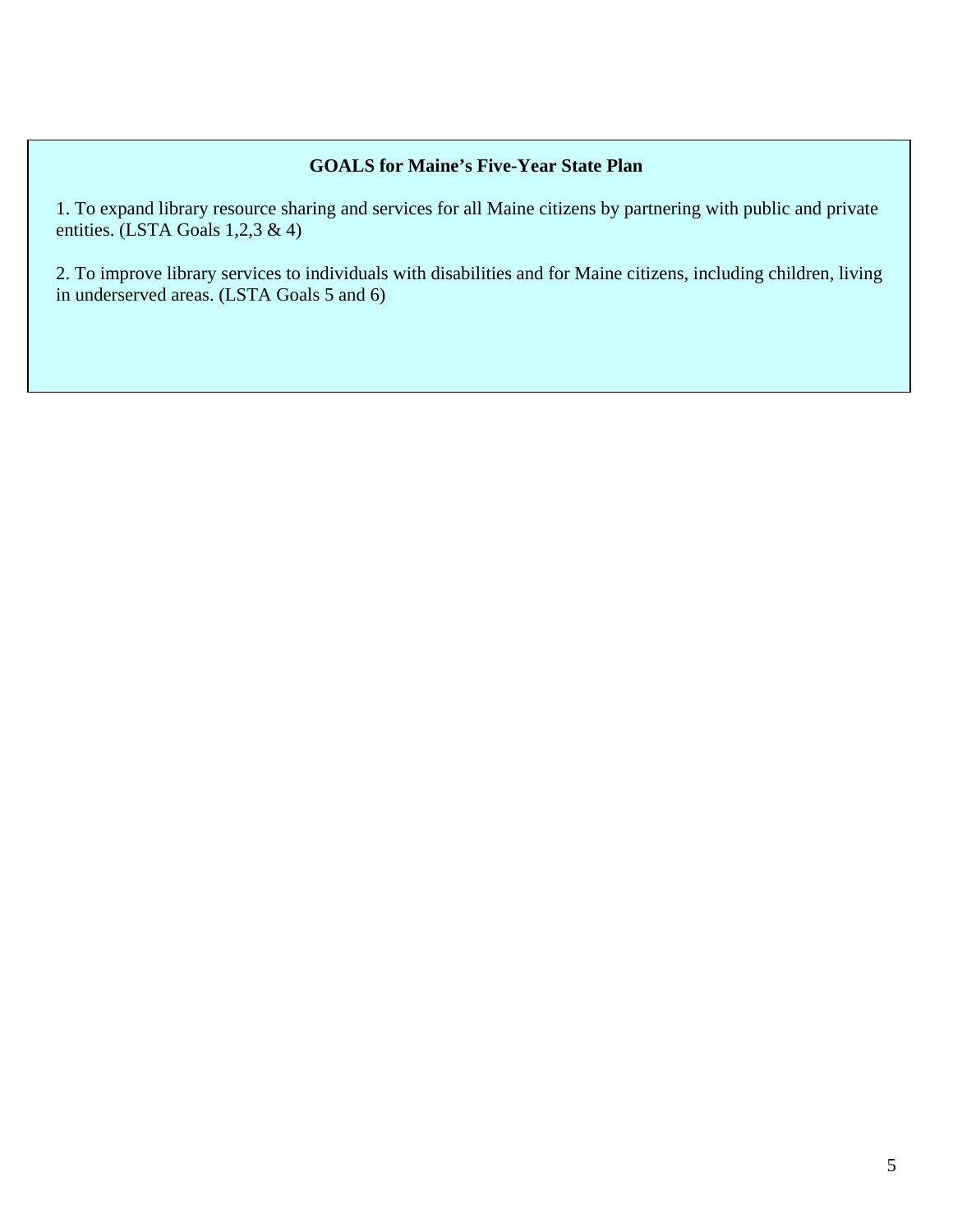# **Maine Goal 1. To expand library resource sharing and services for all Maine citizens by partnering with public and private entities. (LSTA Goals 1, 2, 3 & 4)**

# **Relationship to identified needs**:

An Independent Evaluation of the Maine State Library's Implementation of the Library Services and Technology Act Five-Year State Plan 2003-2007, Appendix A, B and C which report on the results of focus groups, interviews, and a web survey done in 2006-2007. This report clearly shows that Maine librarians want to continue and expand the following partnerships.

# Partner 1 – Maine Regional Library System (Consultants and Area Reference and Resource Centers)

#### **A**. **What will be done**?

Maine's Regional Library System (MRLS), established by legislation in 1973 (MRSA Title 27, Chapter 4, Section 111) for the formation of three library districts to improve library services to the citizens of Maine, will continue to:

- Provide staff and support for consultant services to librarians, trustees and Friends
- Foster cooperation and networking among libraries,
- Facilitate professional development opportunities
- Promote collaboration and resource sharing

# **B**. **For Whom**?

MRLS expands resource sharing and services for all Maine citizens which:

- Includes all public, special, academic and school libraries
- Provides patrons of Maine libraries with access to statewide resource sharing
- Provides continuing education opportunities for librarians

# **C. How it will be done: (timeline - annually)**

Resource sharing and services will be provided through the MRLS consultants, regional resource sharing, and representation from the three regional library districts which includes:

Consultants

- Work with libraries within region: Northeastern Maine Library District (NMLD), Central Maine (CMLD), and Southern Maine (SMLD).
- Coordinate state-wide library programs and activities
- Utilize ATM at MSL to connect and communicate with librarians across the State (two-way audio-video network with motion picture film quality)

#### Representatives

- Create district goals with executive boards in each region
- Hold two District Council meetings annually in each region

Regional Resource Sharing

• Continue support for Area Reference and Resource Centers (ARRC): Bangor Public Library, Portland Public Library, Maine State Library and Lewiston Public Library

# **D. Procedures for carrying out the activities:**

The Maine Regional Library System Area Reference and Resource Center will:

- Support interlibrary loan service
- Provide reference and information services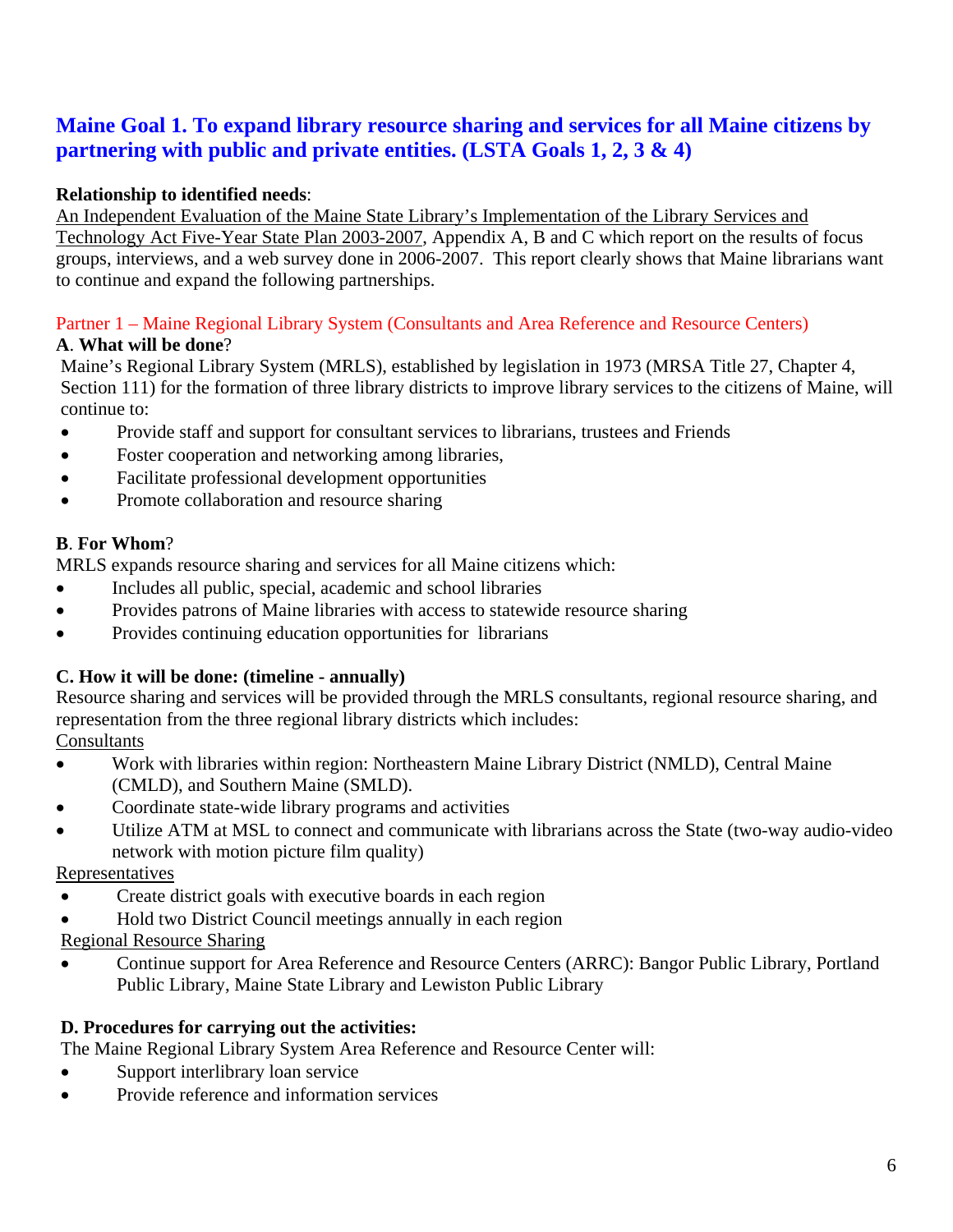- Provide office space for the district consultants
- Give free library cards to residents in the region

The District Councils will meet semiannually to:

- Elect an executive board
- Receive reports from the Maine State Library, the Maine Library Commission, Area Reference and Resource Center and District Consultant
- Develop individual skills and knowledge

Each District Executive Board will meet annually to:

- Develop and execute a plan of service for libraries
- Evaluate the current district plan of service

Each District Consultant will:

- Provide consultant services to librarians, trustees and Friends
- Foster cooperation and networking
- Facilitate professional development opportunities
- Promote collaboration and resource sharing

#### **E. What benefit or outcome will be achieved?**

District benefits and outcomes are identified annually by member libraries through the District Executive Boards. These include:

- Continuing education opportunities
- Focus groups

.

• Collaborative projects with public and private entities

#### **F. Evaluation plan**

Progress on the Executive Boards' annual plans of service is reviewed at each Executive Board Meeting.

- Evaluation forms are collected from participants at Council meetings, workshops and other continuing education events soliciting feedback and specifically asking how participation in the event is expected to change the attendees' behavior upon returning to their library.
- For each of the next four years (starting in the fall of 2007), follow-up evaluations will be done six months after key events to determine what changes actually took place in members' libraries to benefit patrons. Timeline: 2008 – follow-up evaluations on two district-sponsored events; 2009 - follow-up evaluations on three district-sponsored events; 2010, 2011, 2012 – follow-up evaluations on four district-sponsored events.

#### **Partner 2 - Maine Humanities Council**

#### **A. What will be done**?

The Maine Humanities Council's "Let's Talk about It" program for libraries and their patrons will continue to be supported with staff and funding from the Maine State Library by:

- Storing, promoting and distributing 40 topical sets of books
- Providing financial support for the program

#### **B. For Whom**?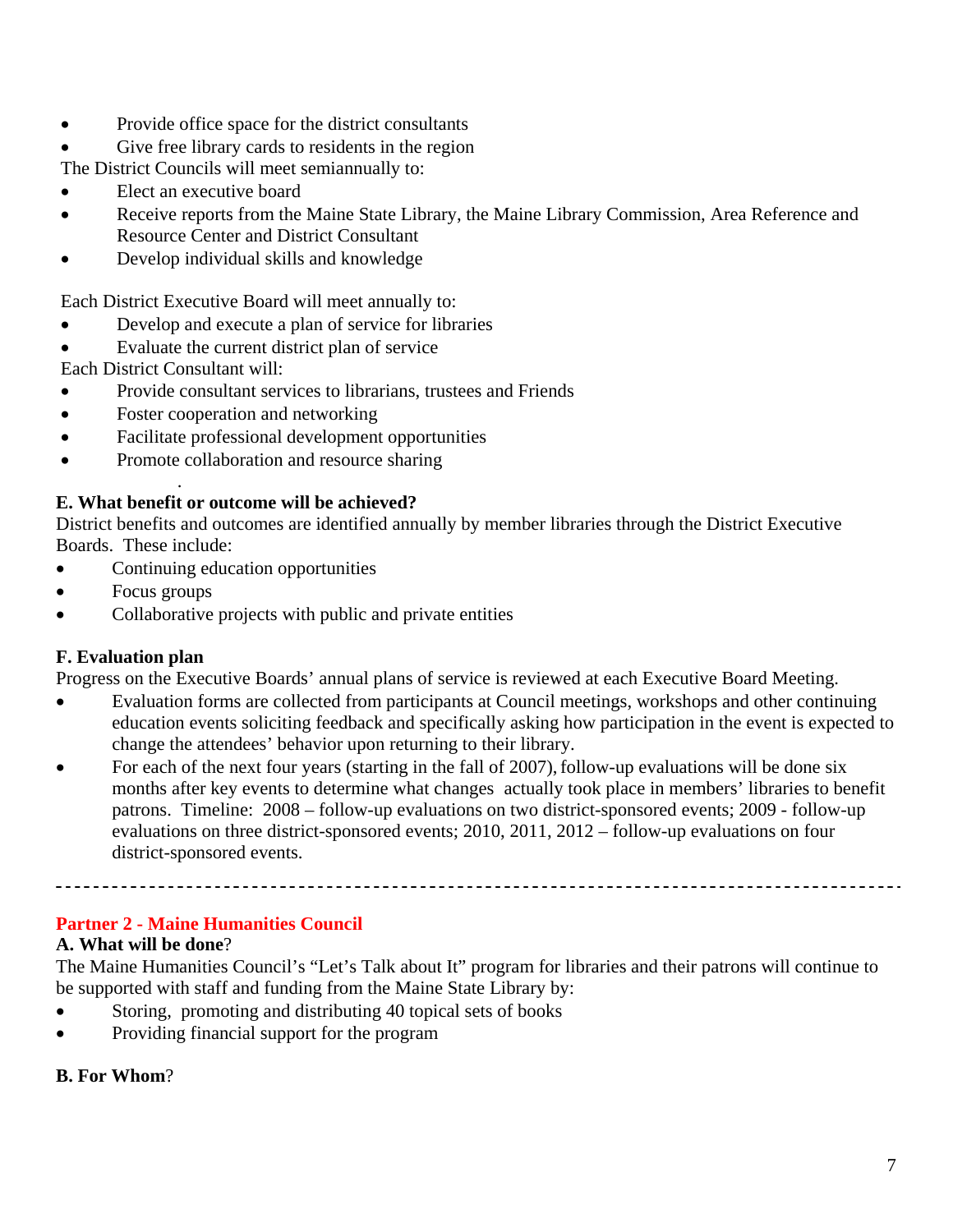Maine citizens will have the opportunity to participate in facilitated books discussion groups at their local libraries through the "Let's Talk About It" program which:

- Serves a general audience of users
- Makes the program free to any interested person
- Serves libraries statewide

# **C. How it will be done: (timeline - annually)**

The Maine Humanities Council (MHC) and the Maine State Library (MSL) will collaborate to:

- Provide topical book sets to Maine libraries for "Let's Talk About It" programs
- Foster community discussions of current issues through literature
- Provide a trained scholar/facilitator to interact with local citizens during the programs

# **D. Procedures for carrying out the activities:**

Processes and procedures necessary for success of the "Let's Talk About It" Program will be divided between the Maine Humanities Council and the Maine State Library in the following manner:

- Facilitate local "Let's Talk About it Programs" by scholar-facilitators trained via the Maine Humanities Council (MHC - 2008-2012)
- Supply online application forms for interested libraries (MHC 2008-2012)
- Store and ship sets of books to libraries (mostly in rural areas) (MSL -2008-2012)
- Advertise the program though the Maine Regional Library System consultants, at the annual meeting of the Maine Library Association, at the annual Maine Libraries Conference, on the MELIBS listserv, and through a network of personal contacts that has been developed between the MHC and libraries during the program's 20-year existence. (MHS and MSL - 2008-2012)
- Provide participating libraries with posters and other publicity materials (MHC 2008-2012)

# **E. What benefit or outcome will be achieved?**

Maine residents, particularly those in rural areas, will be given the unique opportunity to discuss current issues through literature, and small rural libraries will have the opportunity to provide an excellent public outreach program that includes:

- Providing free, local opportunities for participants to explore vital current issues through literature and with a trained scholar/facilitator
- Cultivating and reinforcing the roles of libraries as centers for dynamic conversation within their communities
- Bringing area residents together to meet and interact over issues of common concern

# **F. Evaluation plan**

In the past, participant evaluations of the programs and hosting libraries' evaluations have been the sole source of program evaluation. In the future, program changes will be based on:

- Development of a logic model evaluation protocol for "Let's Talk About It" by the Maine Humanities Council in order to clarify goals, and link these goals more closely with the program's outcomes. (2008- 2009)
- Continued analysis of evaluation forms from participating citizens and libraries in order to modify and improve the program. (Annually 2008-2012)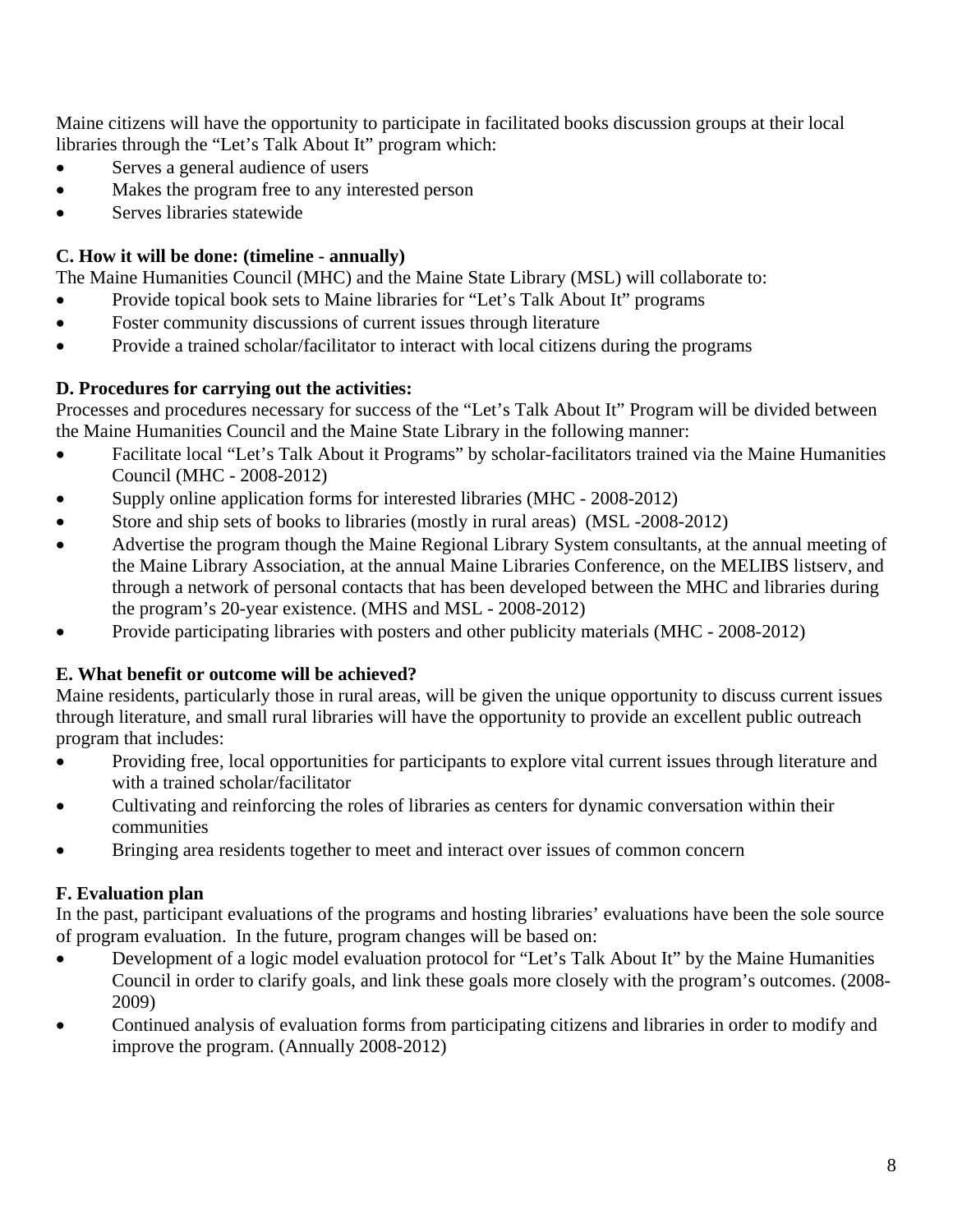#### **Partner(s) 3 – Department of Education, Maine Mathematics and Science Alliance, Public Utilities Commission**

#### **A. What will be done**?

The Maine State Library partners with the Public Utilities Commission, the Maine Department of Education and the Maine Mathematics and Science Alliance to administer the Maine School and Library Network (MSLN) which provides Internet connectivity and technical support at no cost to Maine public libraries.

#### **B. For Whom?**

The option to join MSLN is available to all Maine public libraries. 241 libraries participate in MSLN.

#### **C. How it will be done: (Timeline - annually)**

Maine State Library staff ensures that Maine public libraries that participate in MSLN receive needed services and support.

- Contract administration
- Supervise MSLN project manager
- Supervise MSLN Circuit Riders (technical support)
- Coordinate consortia E-rate application
- Set policy

#### **D. Procedures for carrying out the activities:**

- Assess and analyze library connectivity needs as a basis for RFP development
- Analyze charts of individual library bandwidth usage provided by the MSLN ISP
- Research and report on statewide projects of similar scope seeking a more efficient cost-effective model
- Prepare RFP requesting vendor bids to meet identified site needs for bandwidth (2009)

#### **E. What benefit or outcome will be achieved?**

- Provide adequate bandwidth to meet the needs MSLN public library patrons accessing online databases, OPACs, and other electronic resources (Web 2.0 and emerging technologies)
- Provide support and guidance for technical problems, E-rate application assistance, and general technology information

#### **F. Evaluation plan**

100% of Maine library sites on MSLN will have adequate bandwidth to meet their patrons' needs:

- Examine each site's bandwidth use based on data provided from MSLN's ISP provider
- Verify that each site has the required bandwidth to meet patron needs
- Study Circuit Rider annual reports of libraries served

#### **Partner 4 – University of Maine System**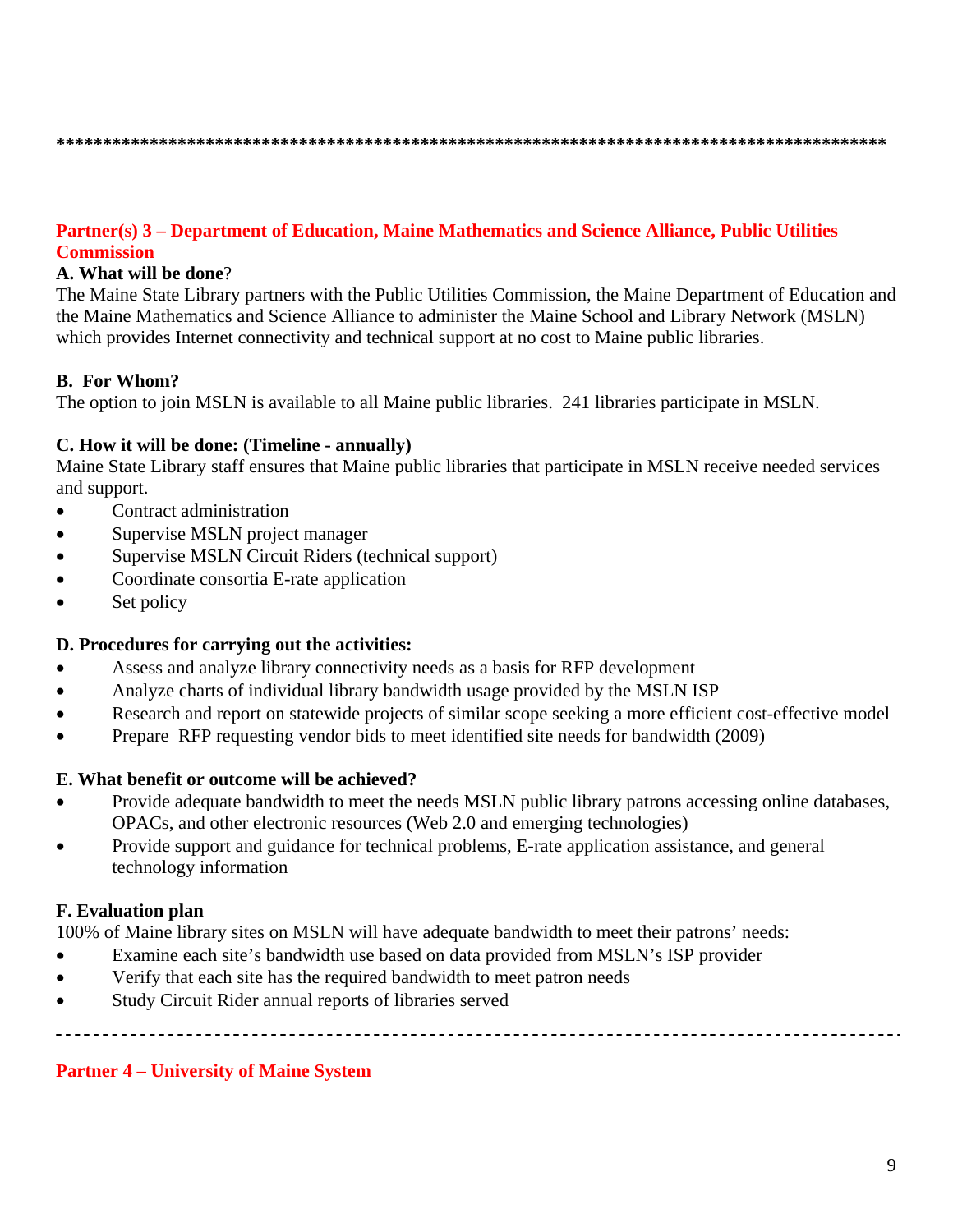**A. What will be done**? The Maine State Library and the University of Maine System will continue to partner in the expansion of services and resources for Maine InfoNet, Maine's virtual library, and statewide, online source of information and educational resources for Maine citizens.

# **B**. **For Whom**?

All Maine libraries and their patrons and, indeed, all residents can access the resources of Maine InfoNet.

# **C. How it will be done: (timeline -annually)**

All residents in Maine will have access to the resources of Maine's libraries through Maine InfoNet:

- Add at least one state-wide licensed data base per year to Maine's virtual library, MARVEL.
- Select database(s) to be added to MARVEL from the MeInfoNet Committee recommendations based on survey results from MeInfoNet libraries and negotiate contract(s) for statewide use.
- Encourage the formation of other database purchases through consortia agreements set up through MeInfoNet
- Increase library participation in MaineCat through added participation in consortia such as SOLAR and MINERVA

# **D. Procedures for carrying out the activities:**

The Maine State Library in conjunction with the University of Maine and other partners will:

- Seek increased funding from the Maine State Legislature and through the Governor's budget
- Collaborate with MSL, University of Maine System, community college system, Public Utilities Commission, and the Department of Education to provide funding and acquire needed databases
- Analyze and develop a process for cooperative purchasing of databases among interested libraries
- Promote library membership in SOLAR and MaineCat
- Train library staff participating in Maine InfoNET
- Implement an effective federated search engine
- Develop Board policy to increase InfoNet membership (InfoNet Board consists of representatives from Maine's private colleges, the University System, the Community College System, school, public and special libraries, as well as the State of Maine Chief Information Officer and the CEO of UMS's information technology)
- Continue the Memo of Understanding between the University of Maine System and MLS to employ an InfoNet CEO and Memo of Understanding with MINERVA libraries and agreement with URSUS libraries and with independent colleges and institutions to continue Maine CAT
- Explore with the Maine Department of Education the development of a statewide automated library system for school libraries (2012)

# **E. What benefit or outcome will be achieved?**

Valid online information resources and statewide catalogs will be accessible to **ALL** Maine residents, regardless of socioeconomic background or geographic location or local funding support for libraries to:

- Easily accessed valid online resources
- Identify and borrow holdings from a larger number of Maine libraries to meet their educational, recreational, and informational needs
- Improved library services to meet user needs

# **F. Evaluation plan**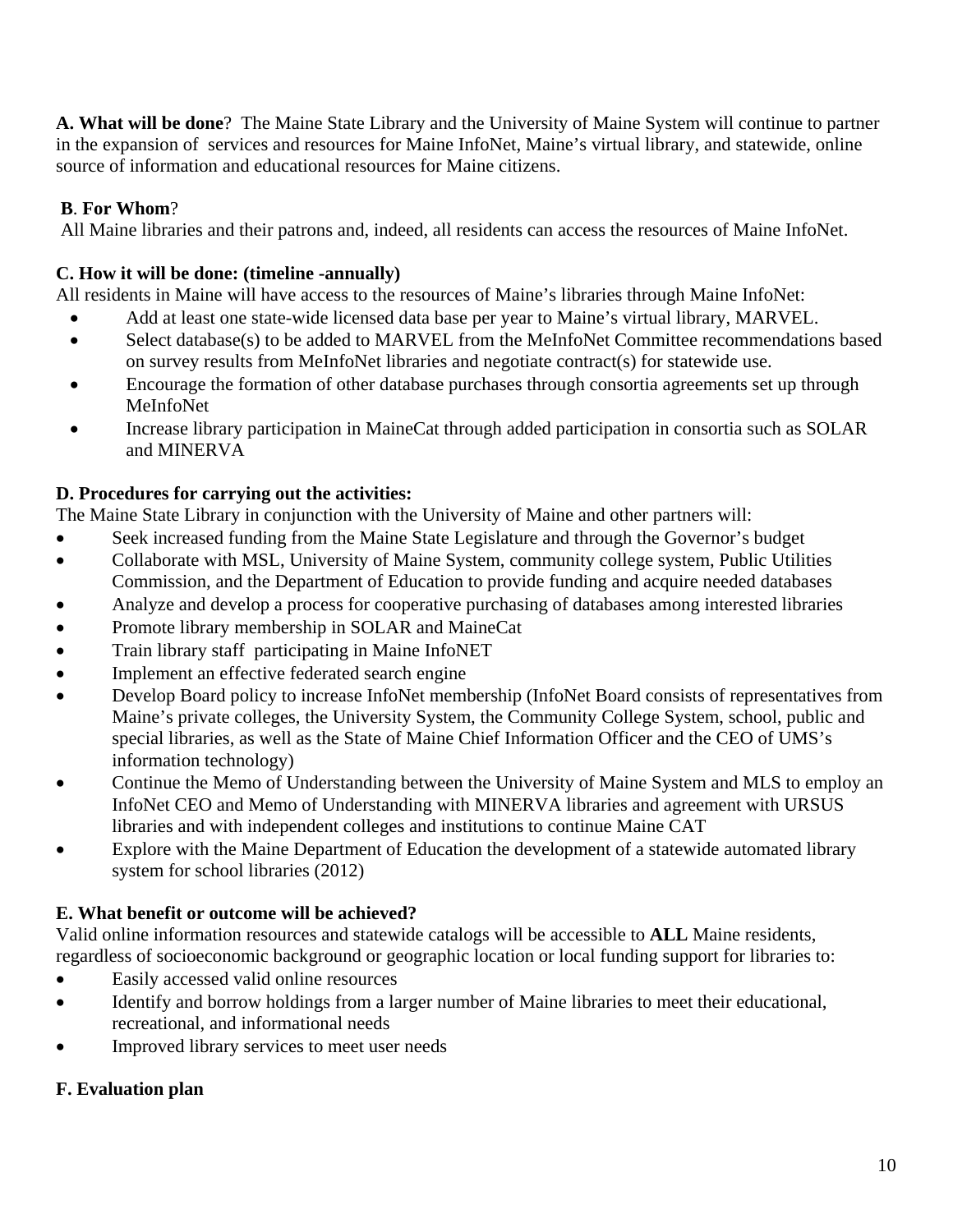The InfoNet Executive Board will review and evaluate the work of the CEO in attaining the following goals:

- A minimum of 10 libraries a year will place their holdings in SOLAR.(2008-2012)
- A minimum of 10 libraries a year will place their holding in MaineCat (2008 2012)
- A minimum of four libraries will be added to MINERVA each year (2008-2012)
- Interlibrary loaning and borrowing among SOLAR and MaineCat sites will increase by 5% each year (2008-2012)

**\*\*\*\*\*\*\*\*\*\*\*\*\*\*\*\*\*\*\*\*\*\*\*\*\*\*\*\*\*\*\*\*\*\*\*\*\*\*\*\*\*\*\*\*\*\*\*\*\*\*\*\*\*\*\*\*\*\*\*\*\*\*\*\*\*\*\*\*\*\*\*\*\*\*\*\*\*\*\*\*\*\*\*\*\*\*** 

Partner (s) 5 - Maine State Museum, Maine State Archives, Maine Historic Preservation, Maine Arts Commission, Maine Humanities Council, Maine Film Commission and the Maine Historical Society

# **A. What will be done?**

The Maine State Library will continue to participate in the Maine Cultural Affairs Council along with the Maine State Museum, the Maine State Archives, Maine Historic Preservation, the Maine Arts Commission, the Maine Humanities Council, the Maine Film Commission and the Maine Historical Society in order to:

- Serve as a primary forum for interagency cooperation and planning.
- Support joint legislation
- Administer the New Century Grant Program

# **B. For Whom**?

All constituencies of Maine Cultural Agencies benefit from this collaboration through the New Century Grant Program which:

• Provides matching (1:1) funds and direct technical assistance for a variety of local library (and other agency) projects such as building restorations, library development, and family literacy programming

#### **C. How it will be done: (Annually 2008-2012 depending upon legislative funding.)**

Objectives of the Cultural Affairs Council are accomplished by:

- Regular meetings of the Cultural Affairs Council working group (agency heads and deputies)
- Meeting of the Cultural Affairs Council membership consisting of the Chairs and Vice Chairs of each cultural agency's governing board
- Legislative funding of the New Century Community Grant program

# **D. Procedures for carrying out the activities:**

Each agency designs, publicizes and administers its own New Century application process that includes:

- Priorities for funding
- Proof of local match
- Proof of need
- Scoring rubric
- Scoring of applications
- Disseminating funding
- Collaboration among members regarding grant funding (e.g. working with Historic Preservation on renovation of a library; funding preservation of art in a library; providing funding support for a Maine Humanities program in a library)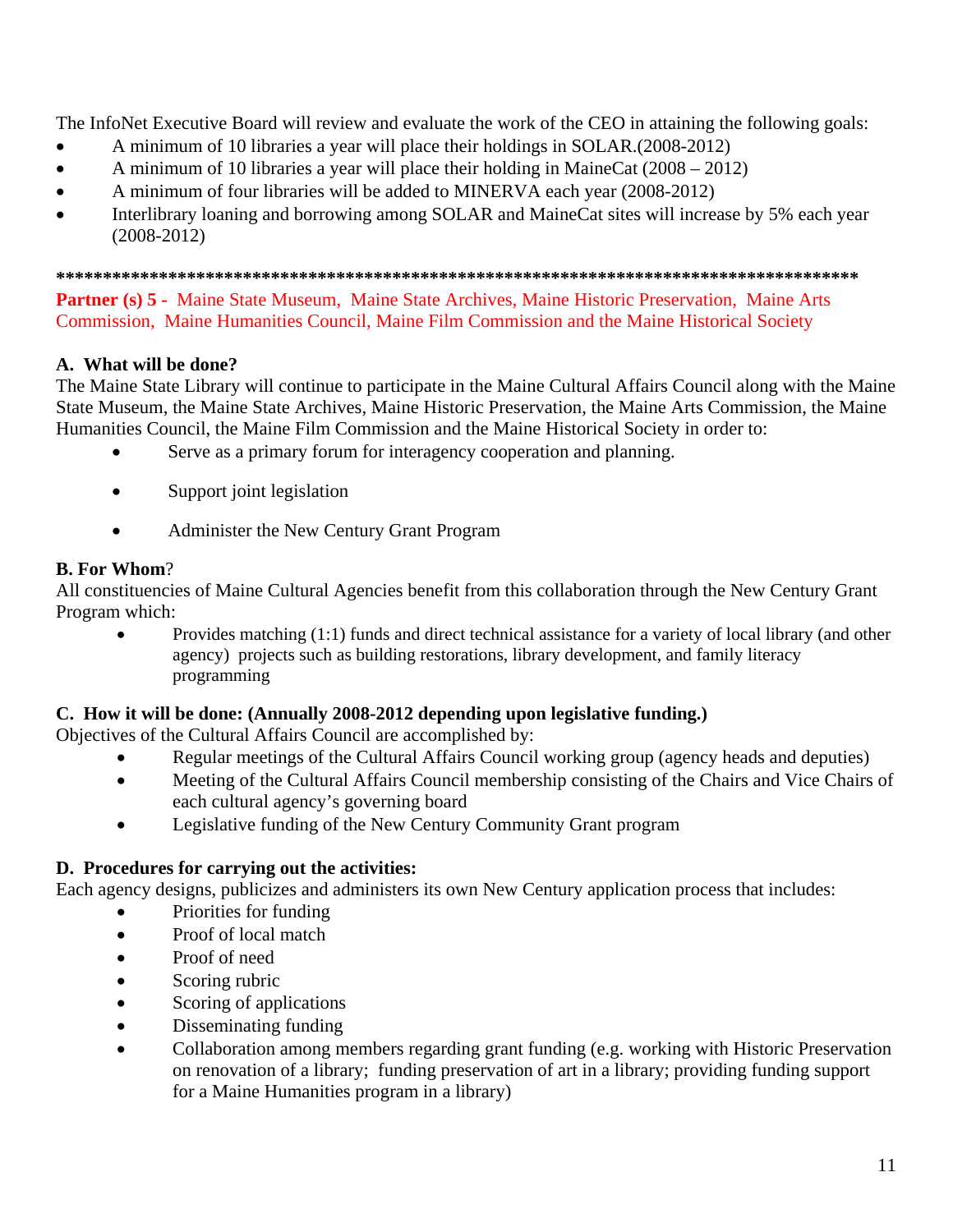# **E. What benefit or outcome will be achieved?**

Funded by the Legislature since 1999, the New Century program has delivered, without reductions for administrative costs or overhead, more than \$5.7 million dollars in matching money for a wide range of cultural projects.

# **F. Evaluation plan**

The New Century Community Grant program is evaluated by:

- Solid evidence of sustainability from applicants
- The number and quality of New Century Grant applications
- Project/grant outcomes submitted to the Maine State Library by successful applicants as a condition of accepting grant funds

\*\*\*\*\*\*\*\*\*\*\*\*\*\*\*\*\*\*\*\*\*\*\*\*\*\*\*\*\*\*\*\*\*\*\*\*\*\*\*\*\*\*\*\*\*\*\*\*\*\*\*\*\*\*\*\*\*\*\*\*\*\*\*\*\*\*\*\*\*\*\*\*\*\*\*\*\*\*\*\*\*\*\*\*\*\*\*

#### Partner 6 - WebJunction

#### **A. What will be done?**

The Maine State Library became a Community Partnership in WebJunction (effective June 11, 2007) in order to:

- Provide continuing education opportunities
- Provide communication tools
- Provide a technology planning tool

#### **B. For Whom**?

Maine's partnership with WebJunction can benefit all Maine library patrons by making tools, courses, and online technology planning available to:

- Librarians
- Library staff
- Library trustees
- Library volunteers

#### **C. How it will be done: (timeline: annually 2008-2009) (20010-2012 depending on continuation of partnership)**

Extensive online and in-person training will be carried out across the state by:

- Maine State Library staff
- Maine Regional Library District consultants
- Trained local librarians

#### **D. Procedures for carrying out the activities:**

Maximizing use of WebJunction services will require a major focus on training which will be carried out as follows**:** 

- Provided state-wide by the Coordinator of Learning and Technology Services with the assistance of Maine's three regional district consultants, and other Maine State Library staff
- Will be held at the annual Maine Libraries Conference, other state and regional library meeting and upon request
- Using WebJunction's LiveSpace (web-conferencing)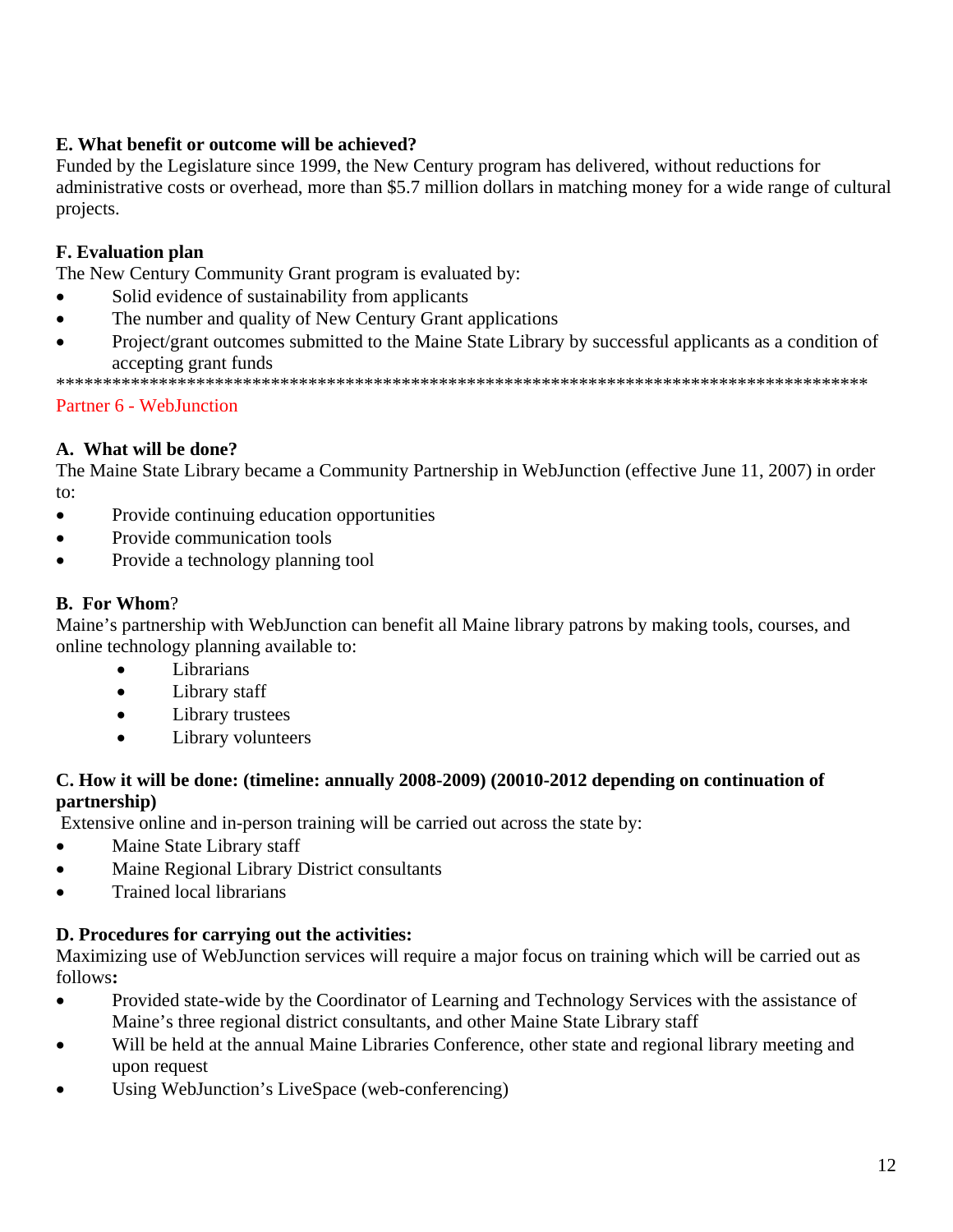# **E**. **What benefit or outcome will be achieved?**

A new world of communication and continuing education opportunities to help improve services to patrons will be opened to Maine libraries. These include:

- Free, self-paced online courses to meet specific professional development needs plus webinars
- Communication tools such as blogs, discussion groups, and Live Space
- Online calendar of local, regional, state and national events

# **F**. **Evaluation plan**

A successful WebJunction partnership will include the following:

- 85% of Maine's public libraries will be registered on WebJunction by June 1, 2009
- 210 (75%-80%) of Maine public libraries will use Techatlas for technology planning by Jan. 2010
- A 5% increase in hits on the Maine WebJunction web site from Maine libraries every six months during between Jan 1, 2008 and June 30, 2008; July 1, 2008 and Dec. 30, 2008
- 175 of Maine's 272 public libraries will have had a person registered for a WebJunction course by 2010
- 10 training sessions will be held in 2008

\*\*\*\*\*\*\*\*\*\*\*\*\*\*\*\*\*\*\*\*\*\*\*\*\*\*\*\*\*\*\*\*\*\*\*\*\*\*\*\*\*\*\*\*\*\*\*\*\*\*\*\*\*\*\*\*\*\*\*\*\*\*\*\*\*\*\*\*\*\*\*\*\*\*\*\*\*\*\*\*\*\*\*\*\*\*\*\*\*

# Partner 7 – Velocity Van Delivery System

#### **A. What will be done?**

The Maine State Library will increase coverage and support of the current fee-based Van Delivery System for interlibrary loan in order to:

- Facilitate resource sharing among all Maine libraries
- Provide a cost effective, efficient method to move library materials across the state

# **B. For Whom**?

The goal for the van delivery system is to share library resources among all Maine residents by providing service to:

- Public libraries.
- Academic libraries
- School libraries
- Special libraries

# **C. How it will be done: (Timeline – Annually - RFP in 2009)**

The Maine State Library will continue to contract with a state-wide delivery service and collect fees from participating libraries based on:

- Assessing needs of Maine libraries and their ability to purchase from a state-wide contract
- Exploring existing statewide delivery systems.

# **D. Procedures for carrying out the activities:**

State procurement rules will be followed to:

• Issue RFP in 2009 describing needed delivery service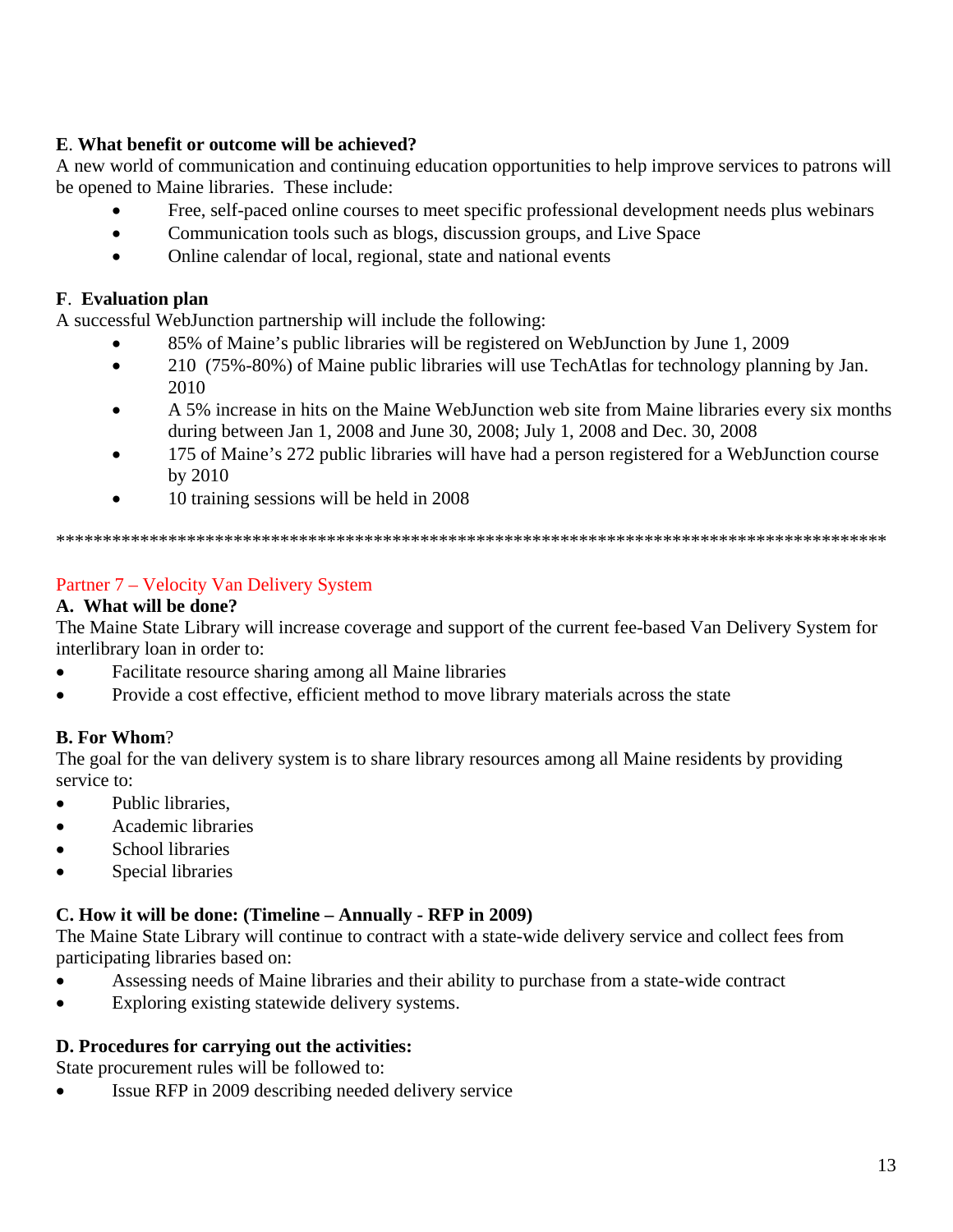• Negotiate a contract with most cost-effective vendor who can meet service requirements

# **E. What benefit or outcome will be achieved?**

Benefits of the van delivery system include:

- Expanded resource sharing; cost benefit to local library
- Improved and faster access to statewide materials for all citizens

#### **F. Evaluation plan**

The success of the van delivery system will be demonstrated by collecting information on cost savings for local libraries, efficiently moving materials from one library to another, and ease and reliability of contracted delivery service vendor by:

- Tracking interlibrary loan statistics as reported by libraries (annually)
- Determining delivery service versus postal service costs (annually)
- Surveying libraries on effectiveness of delivery service (biannually)

# **Maine Goal 2. To improve library services to individuals with disabilities and for Maine citizens, including children, living in underserved areas. (LSTA Goals 5 and 6)**

#### **Relationship to identified needs:**

User surveys administered and evaluated by Outreach Services staff and informal feedback have identified improvements needed to access Talking Books, Large Print Books and Books by Mail services as well as the need for training, information and communication regarding accessibility and assistive technologies.

Library participation in the summer reading program promoted and supported by Outreaches Services of the Maine State Library fills a need at the local level. Only 97 of Maine's 272 public libraries report having a children's librarian on staff.

Children who use Books By Mail, Large Print and Talking Books services are often isolated from the rest of the state in many ways. These children need to be part of an integrated reading community.

#### **A. What will be done?**

More eligible Maine residents will benefit from Maine State Library Outreach Services (Books by Mail, Talking Books, and Large Print Books) because of:

- New use of technology tools
- Increased input from and interaction with Outreach Services staff

# **B. For Whom**?

All Maine citizens meeting criteria for Outreach Services including:

- The disabled
- Those living in unserved or underserved areas

# **C. How it will be done:** (timeline 2008-2012)

Eligible citizens will find it easier to benefit from Outreach Programs from:

• Enhanced OPACS and cataloging, circulation, and interlibrary loan functions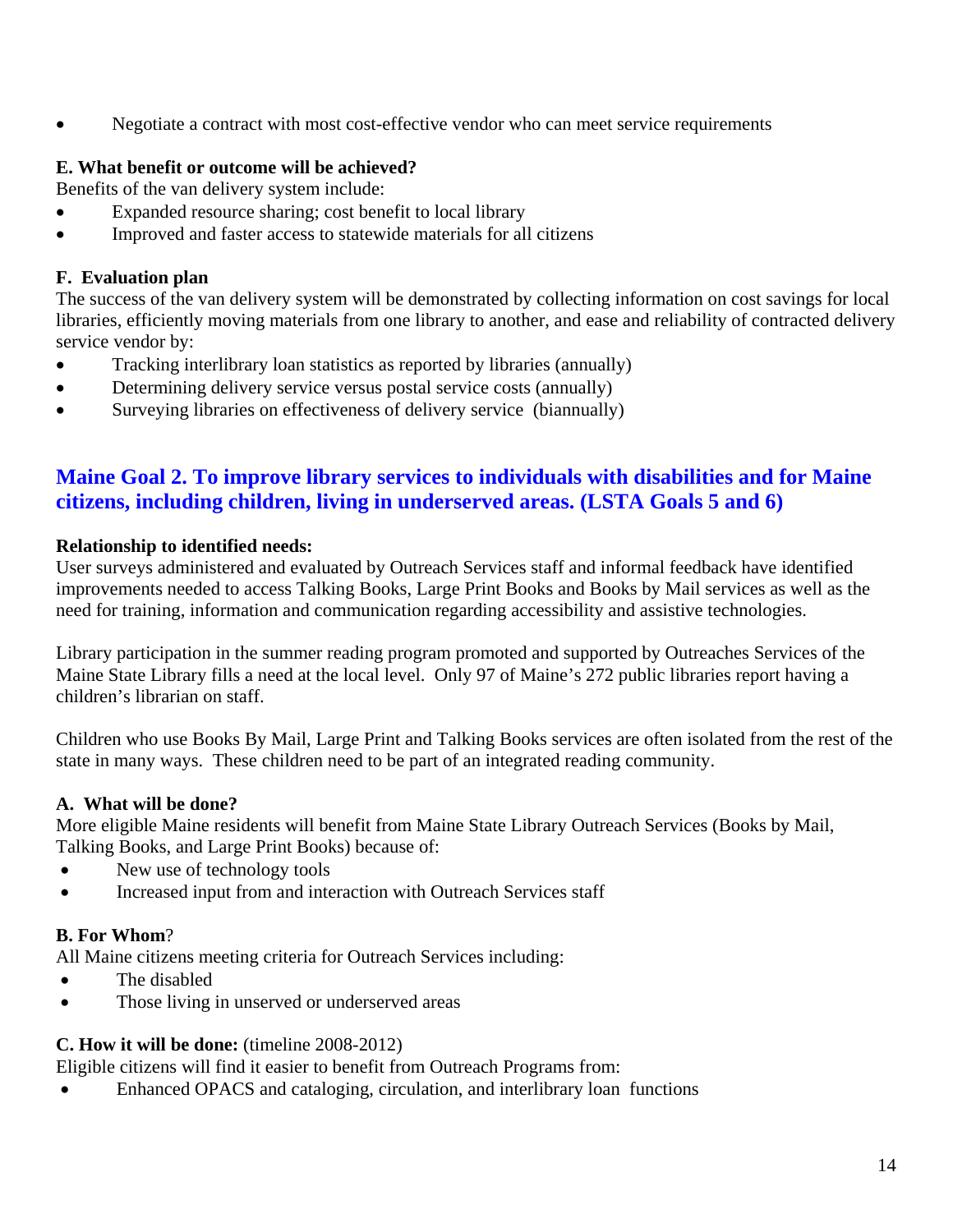- Enhanced web access including Social software and other technologies such as book blogs, wikis, pod casting
- Increased interaction with patrons via representatives for two advisory groups statewide (one for Books By Mail, the other for Talking Books Plus)

# **D**. **Procedures for carrying out the activities:**

The activities will include:

- Development of aids for patrons to learn about and use current online features
- Implementation of improvements to software that will offer better customer support and staff efficiency including a software delivery module
- Presentations in various parts of the state on Talking Books, Large Print and Books-By-Mail programs
- Recruiting representatives for two advisory groups statewide (one for Books By Mail, the other for Talking Books Plus)

# **E. What benefit or outcome will be achieved?**

More eligible users will benefit from outreach services as they:

- Have easier and more efficient access to resources, research and information
- Explore different hobbies
- Engage in more recreational reading
- Use various media for cultural stimulation
- Become more aware of current issues
- Have the opportunity to participate in advisory groups

# **F. Evaluation Plan**

Evaluation surveys will be sent biannually to users of each Outreach Program which will reveal that:

• 30% believe their lives are enriched by the improved ease of access to materials and services.

# **A. What will be done?**

Accessibility issues will be addressed by:

• Expanded access to Maine-related materials in accessible formats

# **B. For Whom?**

Maine librarians for the benefit of:

- Local patrons:
- People with disabilities
- Citizens with family members, friends or neighbors with disabilities

#### **C. How it will be done (timeline - annually)**

Maine-related materials will be provided in alternative formats:

- Production of quality recordings of Maine and local interest books that are not available in the national Talking Books program
- Development of a Maine newspaper-by-phone service with an emphasis on local newspaper content

# **D. Procedures for carrying out the activities**

Outreach Services Staff will: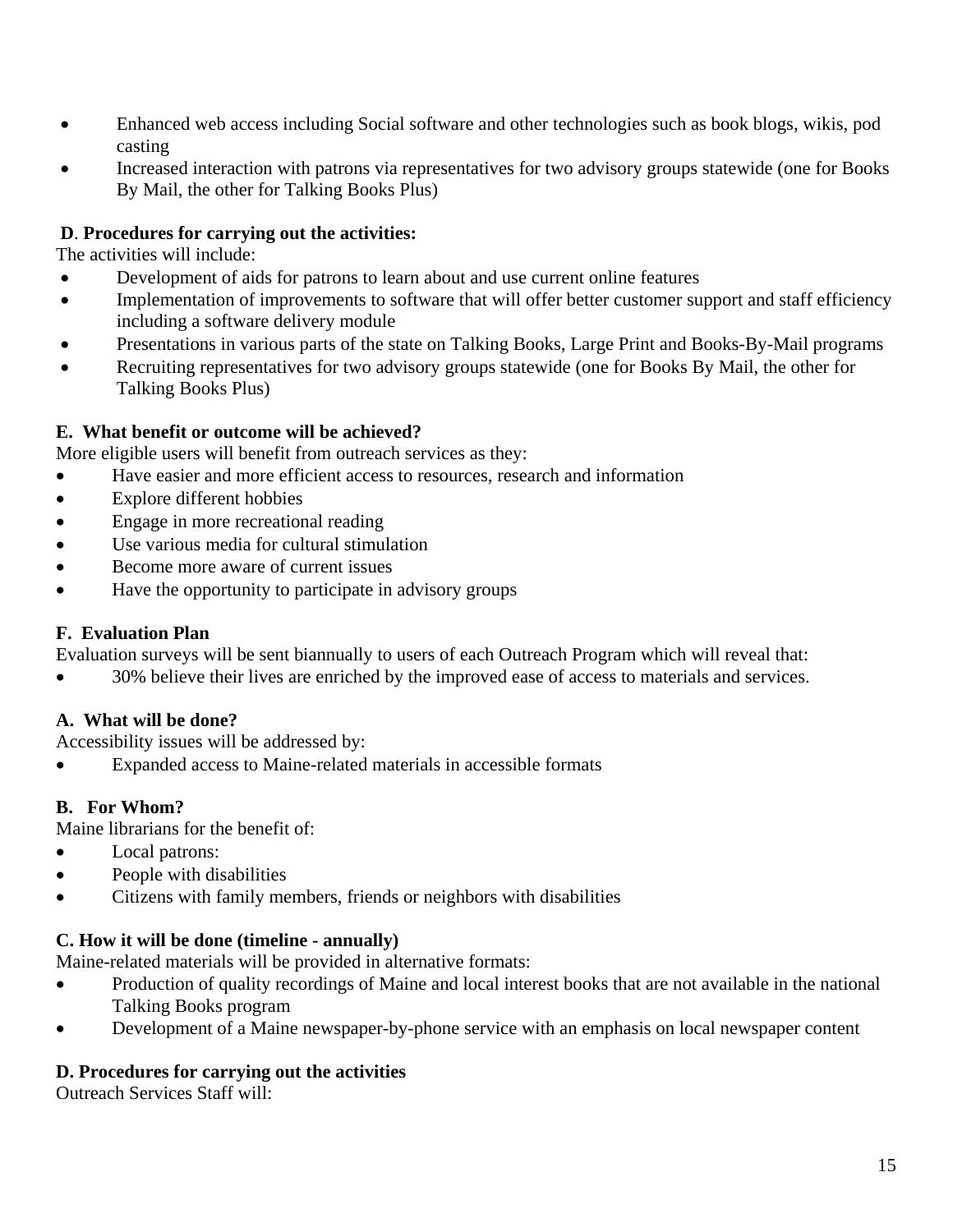- Develop a local Talking Books digital recording studio; purchase supplies, equipment, and books for recording; recruit, train & supervise volunteers to provide staffing to record state and regional publications for Talking Book distribution. *Timeframe: 2008-2012*
- Develop a local Telephone Reader operation with hardware, software, and local newspaper data loaded on a daily basis. *Timeframe: 2008-2012*
- Configure hardware and software, gather data, and set up a routine for updating newspaper content regularly via web hunts and FTP
- Form citizen advisory groups to get feedback and ensure effectiveness of these efforts; engage in strategic long-range planning. *Timeframe: 2009-2012*

# **E. What benefit or outcome will be achieved?**

 Libraries will be better empowered to improve accessibility, to support universal design in their communities, and direct residents to Outreach Services' programs, thereby:

- Contributing to the cultural and literary enrichment of Maine's elderly and disabled populations
- Improving access to reading materials through accessible technologies

# **F. Evaluation plan**

Improved access to Outreach Services by eligible users statewide and improved knowledge of, and access to, assistive technology devices and accessibility issues will be evaluated by:

- Surveying Talking Books users to reveal that they are better able to access local interest publications and that their quality of life is enhanced because of the products of the Outreach Services recording studio
- Recording and distributing a minimum of six local interest titles per year
- Maintaining statistics on the number of eligible users with disabilities who access the daily news via telephone reader program. The number of users and their reactions to the program will be monitored by Outreach services staff annually.

# **A. What will be done?**

Improved awareness and use of assistive technology devices in Maine libraries by:

• Improving public awareness of Outreach Services and assistive technology devices for the blind, visually impaired, physically disabled, and geographically isolated

# **B. For Whom?**

Maine librarians for the benefit of local patrons:

- People with disabilities
- Citizens with family members, friends or neighbors with disabilities

# **C. How it will be done (Timeline – 2008-2009; 2009 to 2012 depending on funding)**

Trainings on assistive technology will be offered statewide in-person and via virtual venues such as WebJunction

- Install, display, and promote assistive technologies at the Maine State Library to encourage Maine libraries to invest in accessible computer workstations
- Produce and distribute public service announcements, informational bookmarks, press releases, and other materials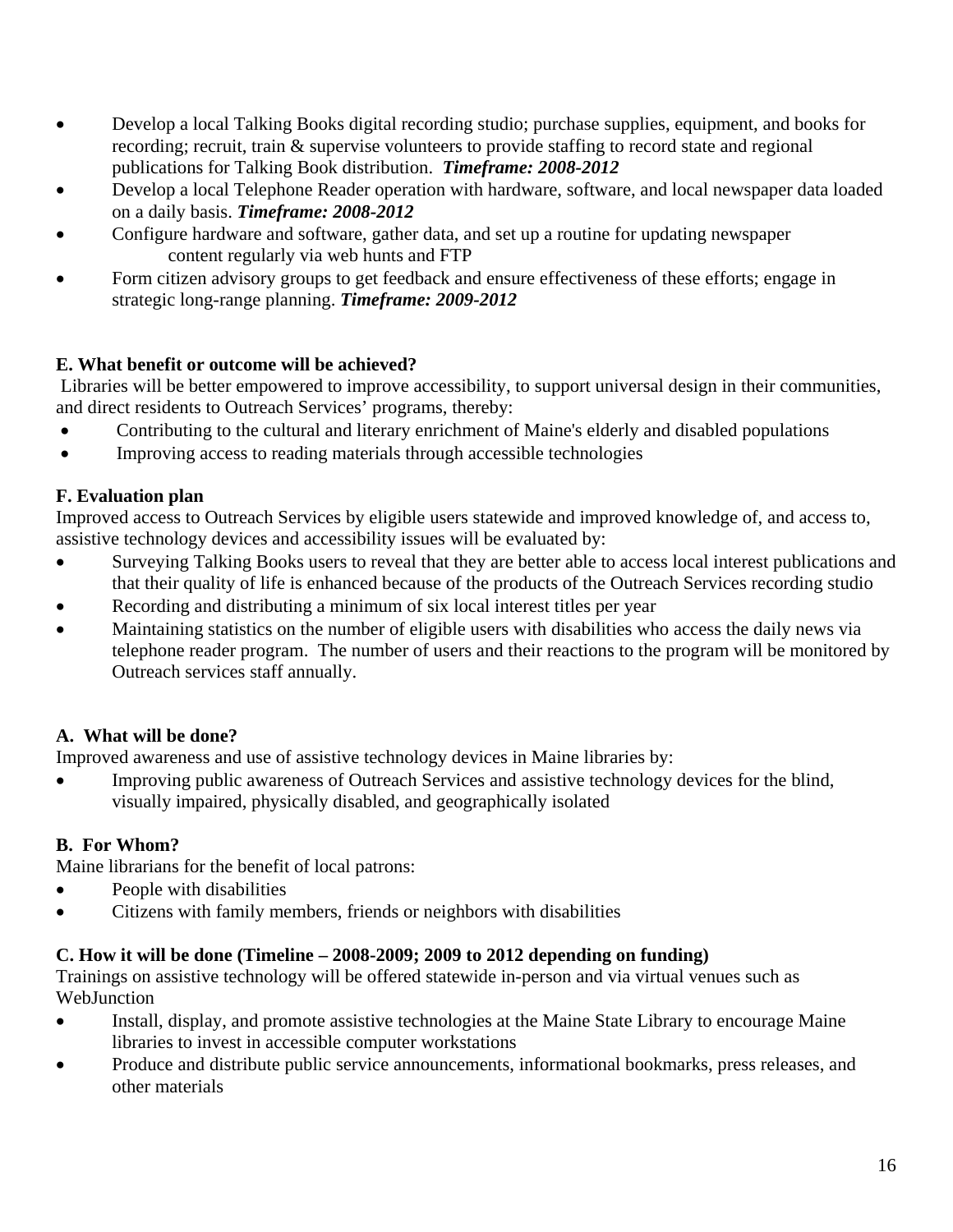# **D. Procedures for carrying out the activities**

Outreach services staff will work with partners and Maine libraries to:

- Provide Outreach Services users with access to screen reading software, and a lending library of assistive devices
- Seek innovative programming collaborators in order to improve knowledge of the services available to blind, via assistive technology. *Timeframe: 2008-2009*
- Identify components for a model library assistive workstation
- Identify a recipient library in each of Maine's three regional library districts and install workstations, and organize public information events around the technology. *Timeframe: 2008-2009*

#### **E. Evaluation**

#### **Evaluation of promotion and provision of assistive technology devices in libraries will be evaluated as follows:**

- A sampling survey of library users throughout the state that will report improved access to information in their communities as a result of the libraries' efforts to acquire and promote assistive technology devices
- The availability of screen reader technology in public libraries with service populations of 6,000
- A Survey of users of assistive technology devices for the blind, visually impaired, physically disabled, and geographically isolated will verify improved quality of life

# **Summer Reading Program**

#### **A. What will be done?**

A summer reading program will be maintained and enhanced to:

• Integrate all Maine children into one summer reading community

#### **B. For Whom**?

All Maine children from birth to age 17 may participate in the Outreach Services sponsored summer reading program including:

- Blind
- Visually and physically impaired
- Geographically isolated
- Rural

#### **C**. **How it will be done:** (Timeline: Annually - 2008-2012)

The Coordinator of Outreach Services will assume responsibility for this program in collaboration with:

- Participating libraries
- Organizations
- Agencies
- Families

#### **D. Procedures for carrying out the activities:**

#### **The Coordinator of Outreach Services will supervise or carry out the following tasks:**

• Encourage statewide participation in the Collaborative Summer Library Program (CSLP) (multi-state consortium) by purchasing the manual and core sets of program materials for all Maine public libraries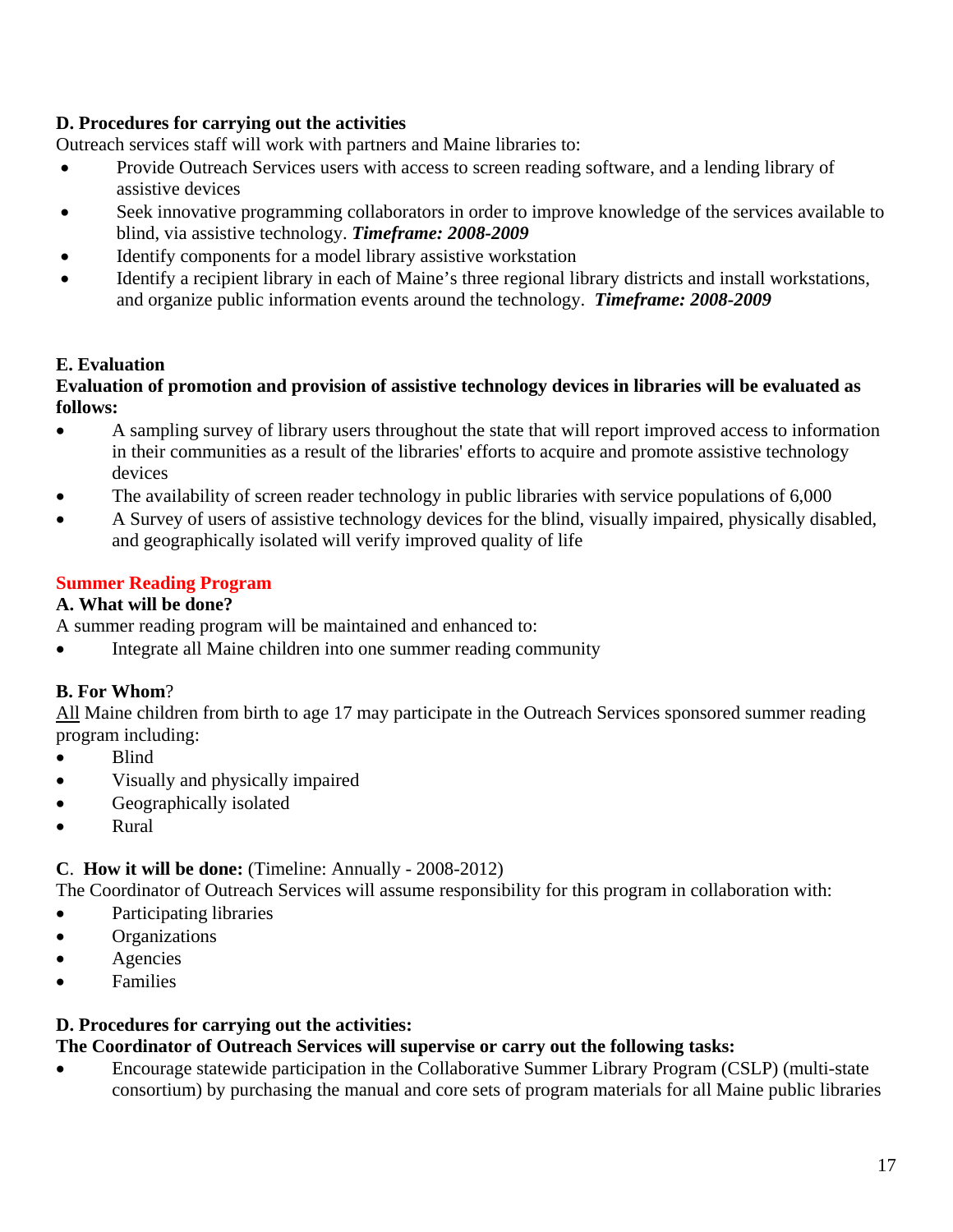- Encourage library participation in the planning process *Timeframe: 2008-2012*.
- Network with library associations, educators and children's librarians throughout Maine to develop shared incentives, kickoff events, and ideas for local initiatives
- Offer summer reading training sessions to help local libraries prepare for summer reading
- Develop engaging activities in conjunction with summer reading and make them available to all children statewide
- Publicize the summer reading program through elists, publications and presentations at library events
- Keep records of participating libraries and materials
- Organize events and seek supporters for the program
- Fund two children's librarians from Maine to attend the annual Collaborative Summer Library Program conference in order to participate in the development of new program themes and materials
- Form a summer reading committee comprised of librarians and educators.
- Offer summer reading workshops at the annual Reading Roundup of Children's and YA Literature Conference and statewide via on-site and virtual venues

# **E. What benefit or outcome will be achieved?**

Increased participation in summer reading programs via a team approach offers numerous benefits including:

- Encouraging children to read and maintain important reading skills over the summer
- Improving enthusiasm, planning of local events, and local development of awareness initiatives and activities
- Improving children's access to the program by better buy-in and participation by professionals working with children

# **F. Evaluation plan**

Libraries offering summer reading programs to children will:

- Actively participate as members of the Summer Reading committee to help plan statewide initiatives and activities
- Complete follow-up surveys to reveal whether or not they are better able to administer summer reading programs as the result of active participation in the planning process

• Increase their participation to 90% of public libraries by 2012

Outreach services staff will monitor and evaluate the program by:

- Rating the level of excitement about reading by non-special needs children participating in the program
- Analyzing a survey of children who use other Outreach Services to indicate their awareness of their inclusion in a statewide program
- Increasing participation by children receiving other Outreach Program Services by 10% from 2008 to 2012

# **Stakeholder Involvement in the Development of the LSTA Five-Year Plan 2008-2012**

This Five –Year State plan for Maine was developed with feedback from stakeholders gathered in the following ways:

- 1. Surveys of children's summer reading program participants
- 2. Surveys of Books by Mail users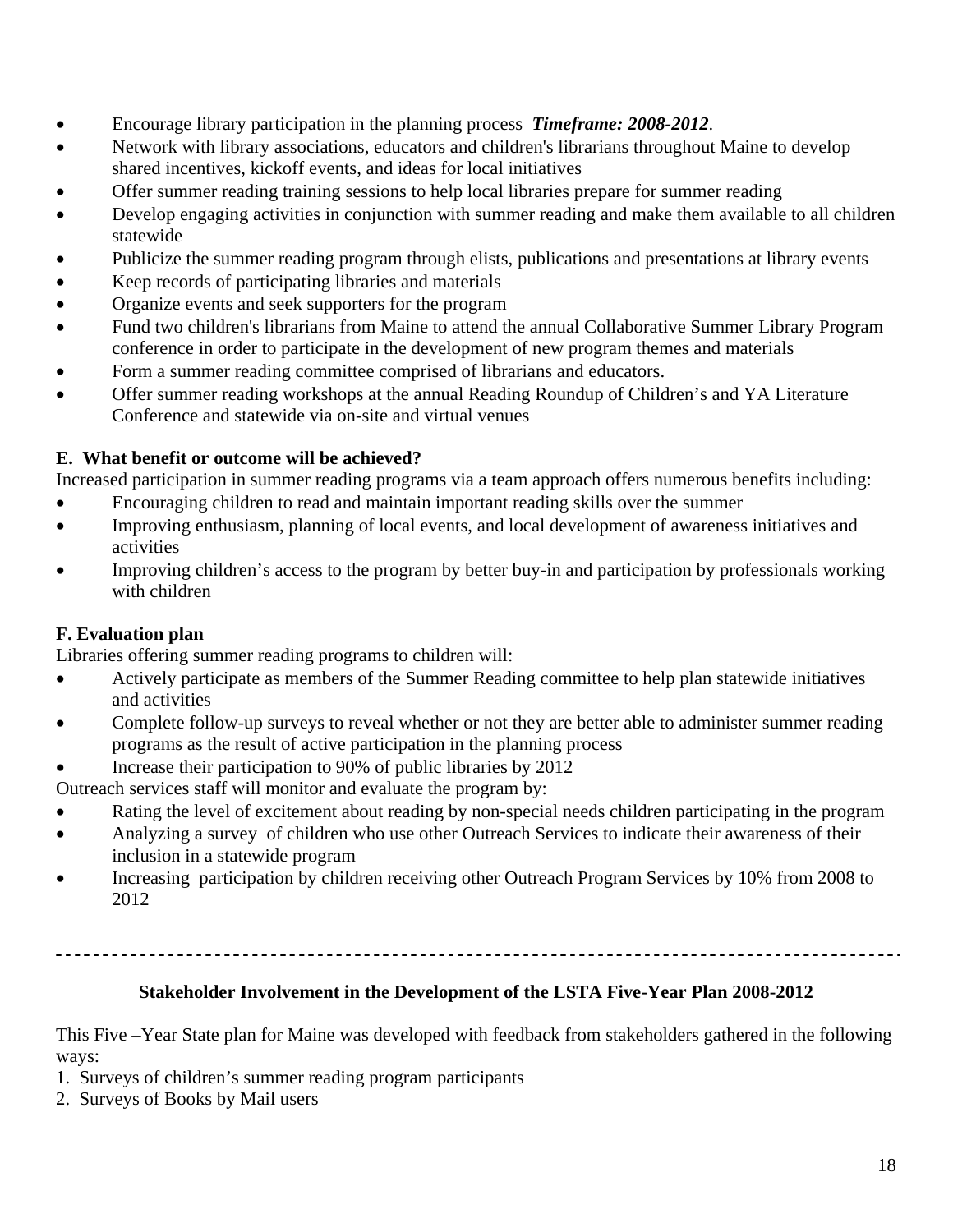3. Surveys of Talking Book users

4. Written feedback from regional library District Council meetings (NMLD, CMLD, SMLD), executive board meetings, workshops, and cluster group meetings

5. Responses to drafts from the Maine Library Commission/LSTA State Advisory Council on Libraries which comprised of librarians from special, public, school, and academic libraries, as well as a representative for the disabled and citizens of Maine and state association, e.g. Maine Association of School Libraries, Maine Library Association

6. Comments made electronically about draft segments of the plan as posted on the Maine State Library web site

7. Vetting by Maine State Library staff responsible for carrying out the plan.

#### **Communication and Public Availability**

The LSTA 2008-2012 Plan as approved by the Institute of Museum and Library Services will be made available in print to the Maine Library Commission/LSTA State Advisory Council on Libraries and will be posted on the MSL web site. An email to the Maine libraries list serve will notify members of the posting. The goals and action steps of the plan will be highlighted at the three regional fall council meetings and at the Maine Libraries Association meeting in July 2007.

Designated stakeholders will receive status reports and have opportunities to review LSTA program activities related to their specific needs and/or areas of interest. Significant changes to the State Plan will be submitted to the IMLS and appropriate stakeholders.

#### **Monitoring**

The Maine State Library staff (including the three regional district consultants and the InfoNet CEO) will monitor the LSTA State Plan for 2008-2012. The Director of Reader and Information Services and the Coordinator of Outreach Services will have major monitoring responsibilities on an ongoing basis. The LSTA Coordinator is ultimately responsible for assuring that annual monitoring and evaluation takes place as MSL strives to complete the activities we have identified to meet the goals stated herein.

#### **Summary**

The goals in this five-year plan focus on state-wide programs that provide the most widespread benefit (the biggest bang for the buck) to the people of Maine based on surveys of specific program users and surveys of librarians regarding their patrons' needs. MSL-administered surveys have been analyzed by the staff as have evaluations of workshops, programs, Council Meetings, and other continuing education opportunities. Much of that feedback has been incorporated into this Plan. Each MSL staff member involved in carrying out the activities in this Plan has had an opportunity for input as has the Maine Library Commission/LSTA Advisory Committee via email and web postings. Monitoring of the act ivies in this plan will take place formally via recording of statistics (number of people receiving services or participating in programs, the number of libraries participating in services and programs) and analysis of attendee evaluation forms following professional development offerings.

The evaluation of Maine's last five-year plan which included focus groups, web surveys and telephone interviews provided ample evidence of the need for support from the Maine State Library. Maine is large geographically but small in networking. Librarians coming to Maine from other states marvel at the closeness